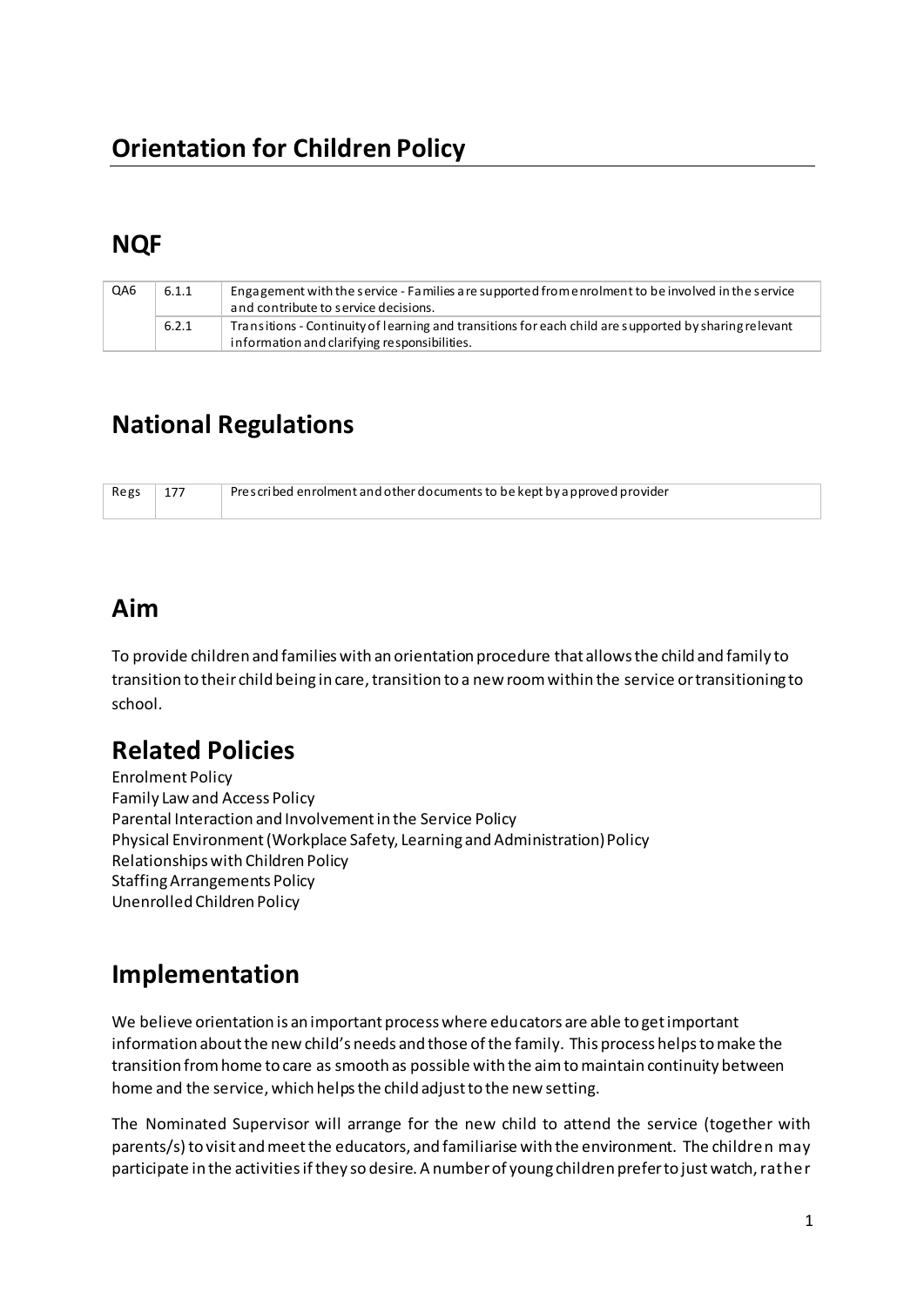than do. Positive interactions at this time (between parents, educators and the child) are important for the children to build positive attitudes to the service environment. Educators are aware that some children respond to new experiences faster than others and will adapt to the situation.

At this time, the daily timetable and program will be discussed, as well as routines and any special requirements for the child that may need to be accommodated. Parent/s will also be encouraged to send any special comfort items (teddy etc) to help the child in the initial settling in period. Parents will also be invited to ring and check on their child at any time if there are any concerns.

Part of this orientation visit is also to explain/collect the required documentation for the child (enrolment form, birth certificate, immunisation record and Medicare number etc). Educators will also explain modes of fee payment and communication (newsletters, pockets, communication box etc), what the child will need, the importance of labelling personal items and also show the parent library where they can access the service's policies and other resources.

Educators will also discuss how best to tailor the child's settling in period – with some parents choosing to gradually build up to a full day so the child is reassured that the parents will return to collect them. Educators will encourage parents to say goodbye when dropping off – and reassured that if the child remains distressed over a period of time, that educators will contact them. Parents are able to stay as long as needed to reassure their child, but sometimes it's easier for the educator to settle the child if the parents come earlier on collection to spend time with their child – rather than do this at drop off time.

Parents will be kept informed about how their child is settling in on collection and are welcome to discuss any aspects with the Nominated Supervisor at a convenient time.

Information on the service's child orientation policy will be available in different languages when required.

#### **Transition**

The service aims to arrange for room transitions when a vacancy occurs or at the beginning of the new year. As each room has different challenges and expectations, children will only be transitioned when they are ready in all aspects of their development. The opportunity to transition between groups / rooms at the service is based on many factors other than just age. When the child becomes of the age to attend school, the service

The service will work with the parents and the school to prepare the child for school entry.

#### **Transition from one room to another**

Change is harder for some children than others; however, by making this transition as smooth as possible for children and families, we are helping build the child's success. Separation can evoke children's deep feelings which can trigger restlessness, frustration etc.

#### **Implementation**

As to minimise any distress that the transfer may cause;

• Think about the transition ahead of time. Lay the groundwork for a new teacher to get to know their child by sharing information and insights you have gained.